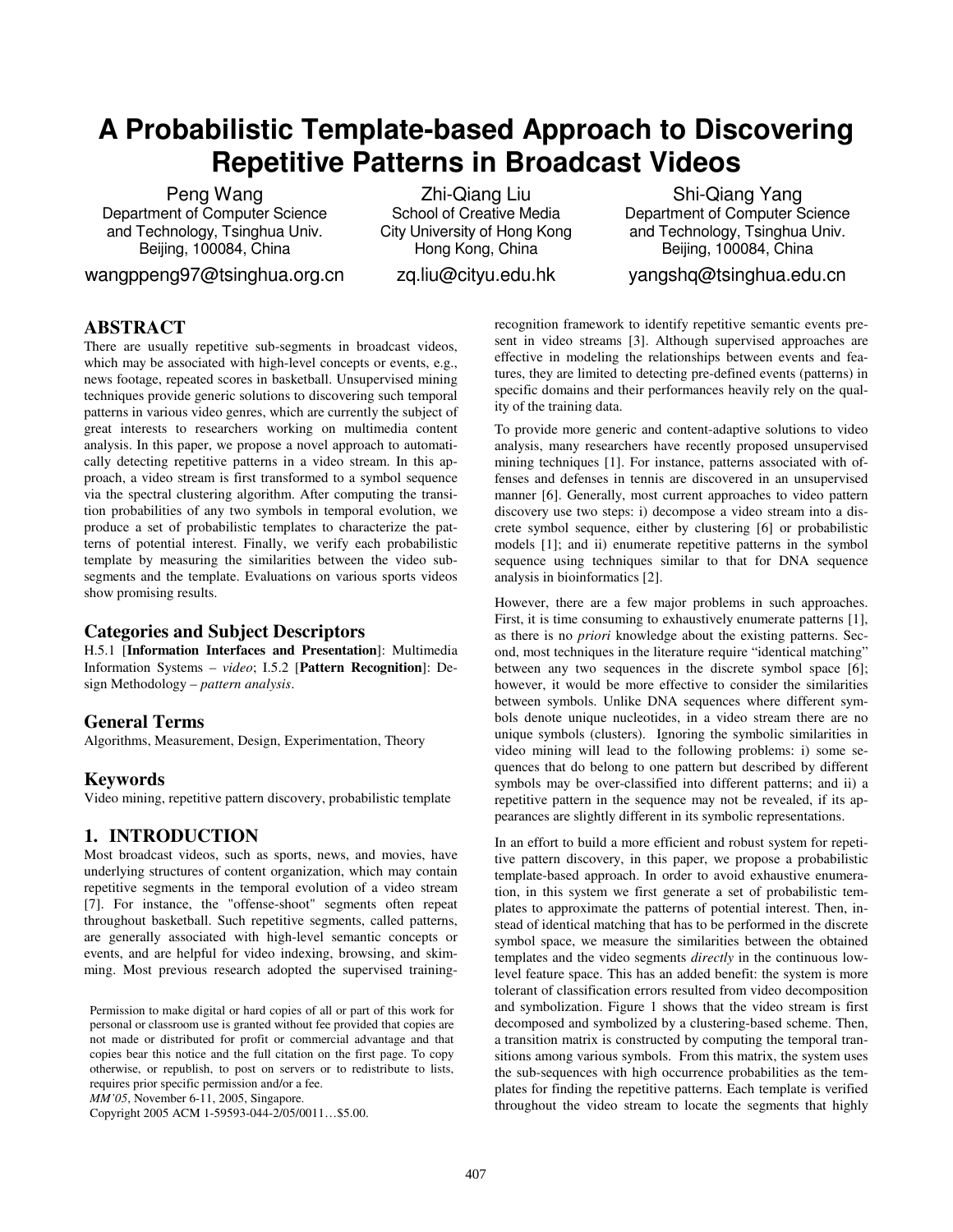match with the template. Finally, the system sorts the obtained repetitive segments according to their similarity measures (values) to the template for video indexing and browsing.



**Figure 1. System flowchart of the probabilistic template-based approach to pattern discovery in video streams.** 

In the following section, we will introduce the spectral clusteringbased video decomposition and symbolization. Section 3 describes the generation of the probabilistic templates, the pattern matching and verification processes. The experiments and discussions are presented in Section 4. Section 5 concludes this paper.

# **2. SYMBOLIZATION OF VIDEO STREAM**

The decomposition and symbolization of video stream are carried out using the clustering-based scheme; that is, video segments that have similar low-level features are grouped into clusters where each cluster is labeled with a symbol *C<sup>i</sup>* . Similar to that in [5], the basic unit in our clustering scheme is 1-second video clips, with a 0.5-second overlap between two adjacent clips. For each clip, we extract a sequence of frame-based features, including 64-bin HSV color histogram, 9-bin HSV color moment, 24-bin wavelet texture, and 6-bin spatial motion activity, whose mean and standard deviation are then computed and used to characterize this  $\text{clip}^1$ .

Due to the nature of video streams, the clusters usually have complicated and irregular distributions in the feature space. We use the spectral clustering algorithm [4], which is effective in many applications such as image segmentation and multimedia data clustering [5], to decompose video streams into clusters (symbols). To further improve the clustering performance, we use the self-tuning strategy [8].

For a given video stream, the self-tuning spectral clustering algorithm is carried out as follows:

- 1. Form an affinity matrix *A* defined by  $A_{ij} = \exp(-d_{ij}^{2}/(2\sigma_{i}\sigma_{j}))$  if  $i \neq j$ , and  $A_{ii} = 0$ , where  $d_{ij}$  is the Euclidean distance between two clips *i* and *j*, and  $\sigma_i$  and  $\sigma_j$  are their scaling factors respectively. For each clip  $i$ ,  $\sigma_i$  is set based on the context data density of *i*, and in experiments its value is the mean distance from clip *i* to its five nearest neighbors in the feature space.
- 2. Construct the degree matrix  $D$  as a diagonal matrix whose  $i^{th}$ element on the diagonal is the sum of  $A$ 's  $i<sup>th</sup>$  row, then define the normalized affinity matrix as  $L = D^{-1/2}AD^{-1/2}$ .
- 3. Specify a search range  $[n_l, n_h]$  for the most likely number of clusters in the video stream. Suppose  $(x_1, \ldots, x_{n+1})$  are the  $n_h+1$  largest eigenvectors of *L*, and  $(\lambda_1, \ldots, \lambda_{n_h+1})$  are the corresponding eigenvalues. The optimal number of clusters *n* is estimated automatically based on the eigen-gaps between adjacent eigenvalues as:

$$
n = \arg \max_{i \in [n_l, n_h]} (1 - \lambda_{i+1} / \lambda_i) \tag{1}
$$

1

- 4. Form the matrix  $X = [x_1 x_2 ... x_n]$  by stacking the first *n* eigenvectors in columns. Then construct the matrix *Y* by normalizing *X*'s rows with unit lengths, i.e.,  $Y_{ij} = X_{ij} / (\Sigma_j X_{ij}^2)^{1/2}$ .
- 5. Take each row of *Y* as a point in  $\mathbb{R}^n$ , and group the rows into *n* clusters using the cosine-distance based K-means algorithm. The initial centers in the K-means clustering are selected as orthogonal to each other as possible.
- 6. Assign the  $i^{th}$  video clip to cluster  $C_j$ , if and only if the  $i^{th}$  row of *Y* is assigned to cluster *C<sup>j</sup>* .

After the clustering, we use some simple heuristic rules, e.g., converting ' $C_1C_1C_2C_1C_1$ ' to ' $C_1C_1C_1C_1C_1$ ', to smooth the cluster label sequence. Finally, the adjacent clips with the same cluster label are merged into homogeneous chunks, thus the video stream is transformed to a sequence of symbols by taking each chunk as one occurrence of the corresponding symbol (cluster).

# **3. PROBABILISTIC TEMPLATE GEN-ERATION AND PATTERN VERIFICATION**

To discover repetitive patterns based on the symbol sequence, most previous methods used exhaustive enumeration through identical matching in the discrete symbol space. As a result, chunks with different symbols are considered as absolutely different in the matching process. In Figure 2(a), a sample sequence of 30 symbols is illustrated, where the patterns obtained by identical matching are listed in Figure 2(b).

| $C_1C_2C_3C_4C_2C_5C_1C_3C_5C_4C_2C_3C_4C_1C_3C_2C_1C_2C_3C_4C_2C_3C_5C_4C_1C_4C_1C_4C_2$ |                                                              |          |              |             |          |             |  |
|-------------------------------------------------------------------------------------------|--------------------------------------------------------------|----------|--------------|-------------|----------|-------------|--|
|                                                                                           |                                                              | (a)      |              |             |          |             |  |
| <b>Identical Patterns</b>                                                                 |                                                              | C,       | $C_{\gamma}$ | $C_{3}$     |          |             |  |
| $2$ – symbols                                                                             | P(C)                                                         | 0.167    | 0.267        | 0.200       | 0.200    | 0.167       |  |
| $C_4 - C_2$                                                                               | $P(C,  C_i)$                                                 | C.       | $C_{\gamma}$ | $C_{\rm a}$ | C.       | $C_{\rm s}$ |  |
| $C_2 - C_3$                                                                               | $C_{1}$                                                      | $\Omega$ | 0.143        | 0.167       | 0.333    | 0.200       |  |
| $C_4 - C_1$                                                                               | C,                                                           | 0.400    | $\Omega$     | 0.167       | 0.667    | 0.200       |  |
| $C_1 - C_2$                                                                               | $C_{\rm z}$                                                  | 0.400    | 0.429        | $\Omega$    | $\Omega$ | $\Omega$    |  |
| $3$ – symbols                                                                             | $C_{A}$                                                      | 0.200    | 0.143        | 0167        | $\Omega$ | 0.600       |  |
| $C_3 - C_5 - C_4$                                                                         | $C_{\rm s}$                                                  | $\Omega$ | 0.286        | 0.500       | $\Omega$ | $\Omega$    |  |
| $C_4 - C_2 - C_5$                                                                         |                                                              |          |              |             |          |             |  |
| $4$ – symbols                                                                             | $\log P(C_2 - C_3 - C_5 - C_4 - C_2)$                        |          |              |             |          |             |  |
| $C_3 - C_5 - C_4 - C_2$                                                                   | $=$ log $P(C_2)$ + log $P(C_3   C_2)$ + log $P(C_5   C_3)$ + |          |              |             |          |             |  |
| $C_2 - C_3 - C_5 - C_4$                                                                   | $\log P(C_4   C_5) + \log P(C_2   C_4) = -0.756$             |          |              |             |          |             |  |
| (b)                                                                                       |                                                              |          |              |             |          |             |  |

**Figure 2. Illustrations of (a) an example symbol sequence; (b) the obtained patterns by identical matching; and (c) the prior probabilities and transition matrix for template generation.** 

However, in the case of video clustering, some symbols (clusters) are close to or even overlap with each other in the low-level feature space, while some others are far apart, i.e., there are "similarities" between symbols. Taking the symbol similarity into account may provide more reasonable pattern discovery results. For example, in Figure 2, if the symbol  $C_1$  and  $C_2$  are very close to each other in the low-level feature space, we may find a new pattern, e.g., the sub-sequences marked in gray color in Fig. 2 (a). We may also combine different patterns into one pattern, e.g.,  $'C_4$ - $C_1'$  and  ${}^{\prime}C_{4}$ - $C_{2}$ <sup>'</sup> in Figure 2 (b), to describe video contents that may share significant similarity.

In this section, we present a probabilistic template-based approach to video pattern discovery, which finds repetitive video segments

<sup>&</sup>lt;sup>1</sup>As the frame-based features are in high dimensions, PCA-based dimension reduction is performed to get more reliable experimental results. The feature spaces referred later denote the space after dimension reduction.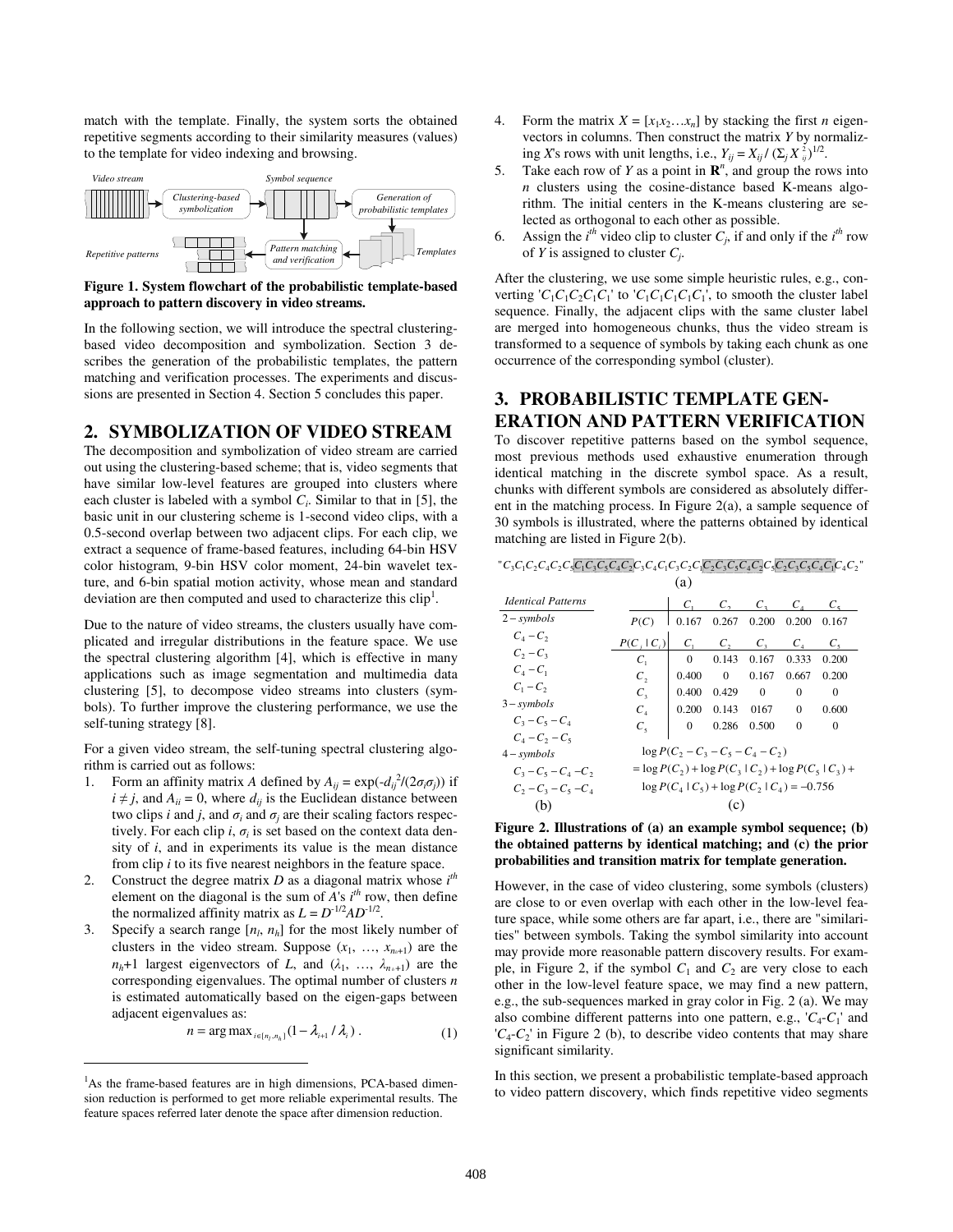without exhaustive enumeration. In addition, this method is able to avoid over-classification.

#### **3.1 Template Generation**

In the view of statistics, repetitive patterns result in large temporal transitional probabilities between the adjacent symbols. It is therefore possible to find a set of sub-sequences with high transitional probabilities, called "probabilistic templates", to give clues about the repetitive patterns in the symbol sequence.

To generate the probabilistic templates, first, we define the prior probability for each symbol  $C_i$ , and define the transitional probability from symbol  $C_i$  to symbol  $C_j$  (1≤*i*, *j*≤*n*) as follows:

$$
P(Ci) = occur(Ci)/N,P(Cj | Ci) = occur('Ci - Cj')/occur(Ci),
$$
\n(2)

where  $occur(C)$  is the number of occurrences of a symbol (or a sub-sequence) *C*, and *N* is the length of the whole sequence. From the first-order Markov assumption, we can compute the logprobability of a sub-sequence *T* consisting of *L* symbols,

$$
\log P(T) = \frac{1}{L} [\log P(C_1^T) + \sum_{l=2}^{L} \log P(C_l^T \mid C_{l-1}^T)], \tag{3}
$$

where  $C_l^T \in \{C_1, \ldots, C_n\}$  is the  $l^{th}$  symbol in *T*. Given a pre-defined upper limit of the pattern length *Lmax*, the *N*-*best Viterbi* algorithm is employed to find the sub-sequences that have the *N*-highest probability scores for each sequence length  $L$  (2≤*L*≤ $L$ <sub>*max*</sub>), and to form a set of template candidates.

Figure 2 (c) illustrates an example, where the prior probabilities and the transition matrix for the sequence in Figure 2 (a) are shown. The log-probability of the sub-sequence  $'C_2 - C_3 - C_5 - C_4 - C_2$ has the highest score for  $L_{max} = 5$ , and is taken as a template. It shows that with the probabilistic templates, it is able to find patterns that are not found by identical matching.

The templates are further represented in the low-level feature space. Without loss of generality, we utilize a set of Gaussian distributions to model the symbols in the feature space:

$$
\Omega = \{ (\mu_i, \Sigma_i) \quad i = 1, \dots, n \},\tag{4}
$$

where  $\mu_i$  and  $\Sigma_i$  are the mean vector and covariance matrix of the frame-based features for all the chunks of  $C_i$  throughout the video stream. As a result, we represent the template *T* in the feature space as follows:

$$
\theta_T = [(\mu_1, \Sigma_1), ..., (\mu_l, \Sigma_l), ..., (\mu_L, \Sigma_L)]_T, \qquad (5)
$$

where  $(\mu_l, \Sigma_l) \in \Omega$ . Given this representation, we perform pattern matching in the continuous feature space, which makes our approach more robust to errors caused by video symbolization.

## **3.2 Pattern Verification**

In the pattern verification process, for a given template *T* of length *L*, we go through all the sub-sequences containing *L* symbols in the symbol sequence, and measure their match probabilities of *T*. The match probability of a sub-sequence *S* given the template *T* is defined as:

$$
P(S | \theta_{T}) = \sum_{l=1}^{L} (\log P(O_{l}^{S} | \mu_{l}^{T}, \Sigma_{l}^{T}) / || C_{l}^{S} ||), \qquad (6)
$$

where  $O_i^s$  is the feature sequence of all the video frames belonging to the  $l^{th}$  symbol in *S*, and  $\|C_l^s\|$  is the number of video frames in this symbol. In our experiments, all the sub-sequences whose matching scores are greater than a pre-defined threshold are selected to form the matching set  $\Phi_T$  for *T*. If  $\Phi_T$  is null, *T* is removed from the template candidates; otherwise the sub-sequences in  $\Phi_T$  are sorted according to their matching scores which are useful in such applications as video indexing.

Furthermore, to avoid over-classification of similar video segments into different patterns, we merge the pattern templates whose matching sets have considerable overlaps, as they are very likely associated with one pattern. Formally, the templates  $T_a$  and *Tb* are merged if they satisfy:

$$
\|\Phi_{T_a} \cap \Phi_{T_b}\| / \min(\|\Phi_{T_a}\|, \|\Phi_{T_b}\|) > \tau ,\tag{7}
$$

where  $||\Phi_{\tau}||$  is the number of sub-sequences in the matching set  $\Phi_T$ , and  $\tau$  is set as 0.6 in our experiments.

## **4. EXPERIMENTS**

To demonstrate the robustness and efficacy of the proposed approach, we tested it on several sports videos. The data set contains broadcasts of diving (65min) and basketball (70min). The experiments were carried out in three steps: i) examining the clustering performance relative to the manually labeled ground truth; ii) comparing the discovered patterns using probabilistic template and using identical matching; and iii) subjective evaluation of the pattern qualities.

**Table 1. Correlations between the manually labeled ground truth**  $(G_i)$  and the clustering results  $(C_i)$ 

|                   | Category in ground truth                               | <b>Clustered symbols</b>         |
|-------------------|--------------------------------------------------------|----------------------------------|
| Diving            | $G_1$ : execution of dive: take-off, flight, and entry | $C_1, C_{14}$                    |
|                   | $G_2$ : close up of diver and degree of difficulty     | $C_7, C_{10}$                    |
|                   | $G3$ : diver prepares to dive on springboard           | $C_3, C_8, C_{12}$               |
|                   | G <sub>4</sub> : diver walks and rests after diving    | $C_2, C_5, C_{13}$               |
|                   | G <sub>5</sub> : showing diver's score and rank        | $C_4, C_6, C_9$                  |
|                   | $G6$ : remote audience view                            | $C_{11}$                         |
| <b>Basketball</b> | $G_1$ : global view of basketball court                | $C_1, C_4$                       |
|                   | $G_2$ : foul shot from the foul line                   | $C_2, C_{13}, C_{15}$            |
|                   | $G_3$ : mid-view of passing, throwing and taping       | $C_7, C_{10}, C_{11}, C_{14}$    |
|                   | $G_4$ : close-up of player, coach, and referee         | $C_6$ , $C_9$ , $C_5$ , $C_{12}$ |
|                   | $G5:$ remote audience view                             | $C_3$ , $C_8$                    |

First, as presented in Section 2, we have adopted the self-tuning spectral clustering algorithm to transform the continuous video stream to a discrete symbol sequence. In the clustering algorithm, we specified the search range of the number of clusters as [5, 30], from which we finally got 14 and 15 clusters for the diving and basketball videos respectively. To evaluate the clustering performance, we established the ground truth via integrating the results labeled by three graduate students who had analyzed the video content and the obtained clusters. As shown in Table 1, for one category in the ground truth, as its content often has multiple visual appearances, the clustering algorithm produced several clusters. We have manually associated these clusters with their closest semantic categories in the ground truth. We also computed the classification accuracies for all the semantic categories in the ground truth. The average error rates are below 15% (the detailed information is not listed due to the page limitation). As shown, the performance is acceptable and practicable enough for the video decomposition and symbolization.

Second, we discovered repetitive patterns based on the generated symbol sequences. To verify the performance of our probabilistic template-based algorithm, we have compared it with a wellknown identical matching approach, the TEIRESIAS algorithm, which was developed for pattern discovery in biological se